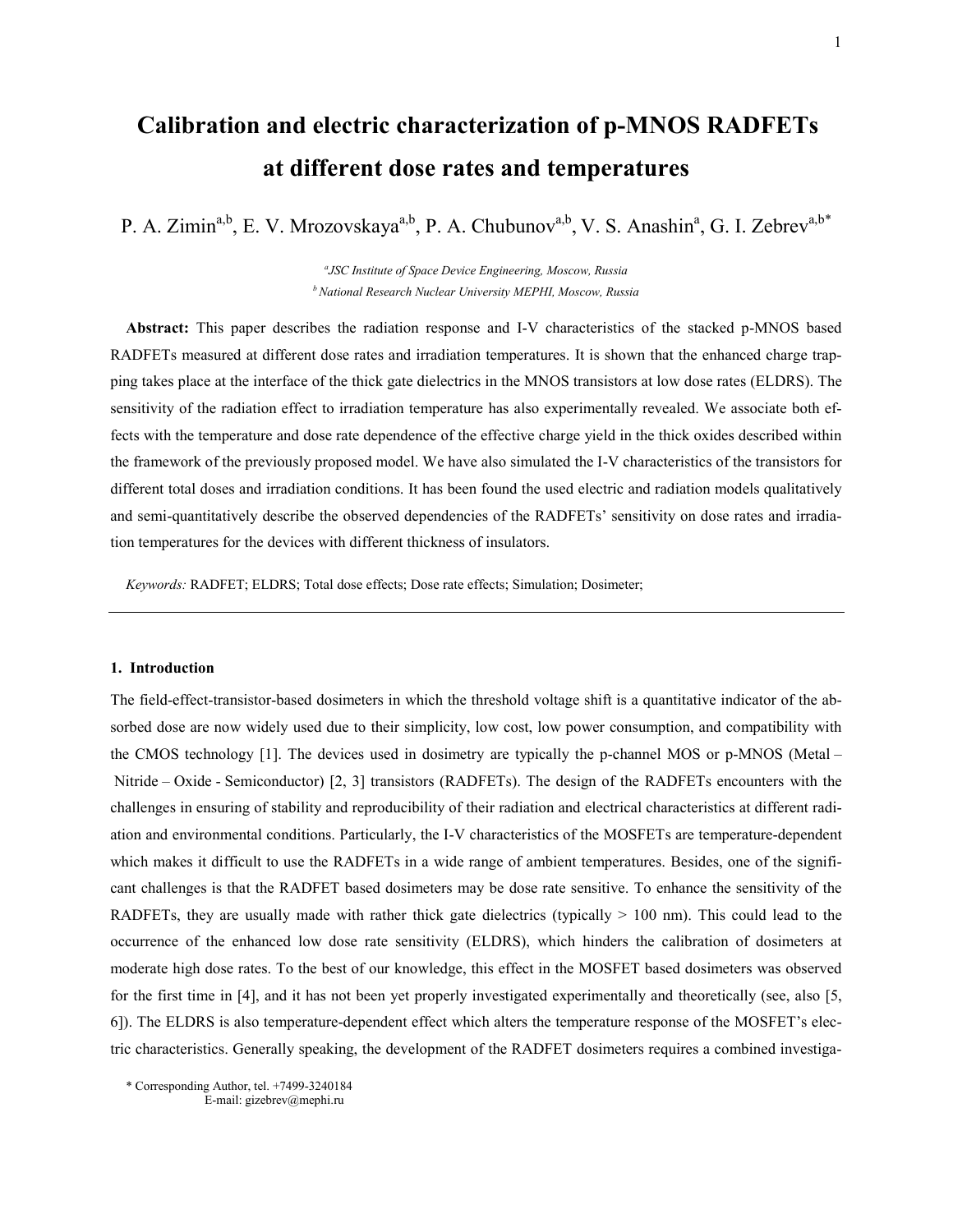tion of their electrical and radiation characteristics under different conditions. This work aims to investigate and simulate the radiation response of the stacked MNOS based p-RADFETS at different dose rates and irradiation temperatures.

## 2. Experiments and modeling

# *2.1. Experimental conditions*

We investigated two types of the stacked MNOS-based devices (at least 4 samples for each type). The thickness of the  $Si<sub>3</sub>N<sub>4</sub>$  layer in both MNOS devices was 150 nm, whereas the thicknesses of the  $SiO<sub>2</sub>$  layers were 150 nm in the "thin" devices and 500 nm in the "thick" devices (see Fig. 1). The channel width-to-length ratio W/L for the "thick" device was approximately three times more than for the "thin" device.



Fig. 1. The band diagram of the p-MNOS based RADFET.

The MNOS devices were irradiated with different dose rates from 0.01 Gy/s to 1 Gy/s using a Co-60 source. Irradiation and measurements were performed at different temperatures  $(-40^{\circ}C, +25^{\circ}C,$  and  $+60^{\circ}C)$ . The experimental dose error did not exceed 20%. The measurement circuit is shown in Fig. 2. The threshold voltage shift during irradiation was tracked at a fixed output drain current. The reference drain current  $I_D^{(r)}$  and the gate biases were approximately chosen at the "Zero Temperature Coefficient (ZTC) point" [7]. All measurements were performed with a drain bias  $V<sub>D</sub>$  = - 0.2 V. The backward substrate bias  $V<sub>sub</sub>$  = +2.0 V was applied to expand the dynamic range of the measurements. The operation gate voltage range was from 0 to - 12 Volts.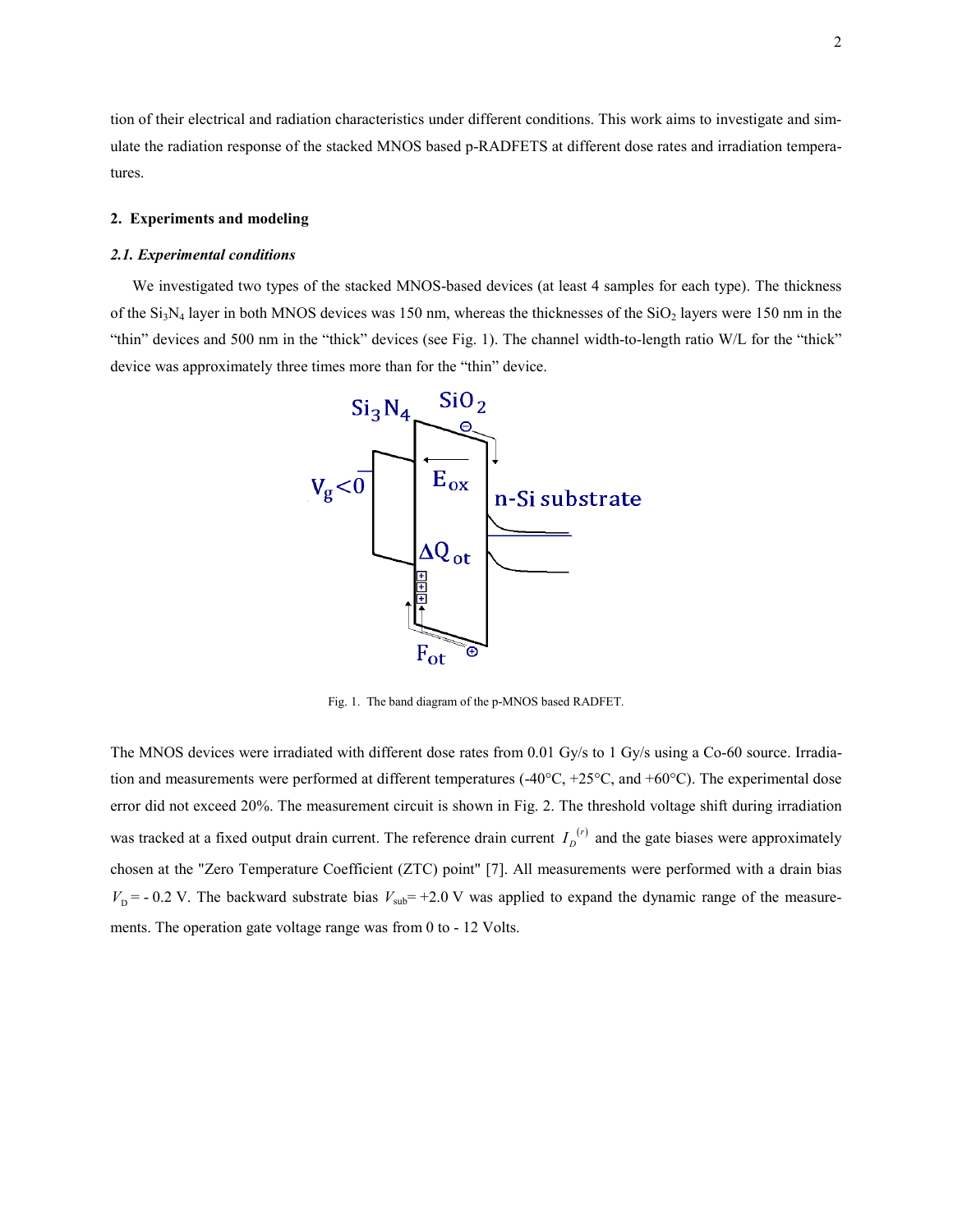

Fig. 2. The measurement electric scheme,  $V_D$  = - 0.2 V,  $V_{sub}$  = 2.0 V. The gate bias during the irradiation  $V_G$  was changed for a fixed reference current in the range from  $-1.5V$  to  $-12V$ .

The "thick" and the "thin" MNOS transistors have different ZTC points, and therefore different reference drain currents  $I_D^{(r)}$  (145 μA for the "thick" and 55 μA for the "thin" samples).

# *2.2. Modeling of p-MNOS based RADFETs*

The radiation-induced charge per unit area  $\Delta Q_{\text{ot}}$ , trapped at the Si<sub>3</sub>N<sub>4</sub>-SiO<sub>2</sub> interface, can be estimated as follows

$$
\Delta Q_{\rm ot} = q \eta_{\rm eff} \left( E_{\rm ox}, P, T \right) F_{\rm ot} K_{\rm g} t_{\rm ox} D \,, \tag{1}
$$

where *D* is total dose, *q* is the electron charge,  $F_{\text{ot}}$  is the dimensionless hole trapping efficiency at the Si<sub>3</sub>N<sub>4</sub>–SiO<sub>2</sub> interface,  $K_{\rm g} \approx 8 \times 10^{14} \text{ cm}^3/\text{Gy}$  is the electron-hole pair generation rate constant in SiO<sub>2</sub>,  $t_{\rm ox}$  is the silicon oxide thickness, and  $\eta_{\text{eff}}(E_{\text{ox}}, P, T)$  is the effective charge yield dependent on the oxide electric field  $E_{\text{ox}}$ , dose rate P, and irradiation temperature *T* (see Appendix). The charge yield is a very important parameter determining the charge trapping in the MOS devices at different conditions [8]. The threshold (reference) voltage shift due to the charge trapping at the  $Si<sub>3</sub>N<sub>4</sub>-SiO<sub>2</sub>$  interface can be described as follows

$$
\Delta V_{\rm T} = -\frac{\Delta Q_{\rm ot} t_{\rm N}}{\varepsilon_0 \varepsilon_{\rm N}}\,,\tag{2}
$$

where  $t_N$  is the Si<sub>3</sub>N<sub>4</sub> layer thickness, and  $\varepsilon_0 \varepsilon_N$  is the silicon nitride dielectric permittivity ( $\varepsilon_N \approx 7.5$ ). Then, the sensitivity of an MNOS RADFET can be naturally defined as

$$
S = \frac{|\Delta V_{\rm T}|}{\Delta D} = q \frac{\eta_{\rm eff} (E_{\rm ox}, P, T) F_{\rm ot} K_{\rm g} t_{\rm ox} t_{\rm N}}{\varepsilon_0 \varepsilon_{\rm N}}.
$$
\n(3)

The parameters  $F_{\text{ot}}$  and  $\eta_{\text{eff}}$  were used to fit the sensitivity *S* for relatively low-dose-rate irradiation (~10<sup>-2</sup> Gy/s) at room temperature followed by a fitting with  $\eta_{\text{eff}}$  for other dose rates and temperatures. We will show below that the effective charge yield  $\eta_{\text{eff}}$ , simulated with the model, described in the Appendix, allows a consistent description for different dose rates (ELDRS) and irradiation temperatures.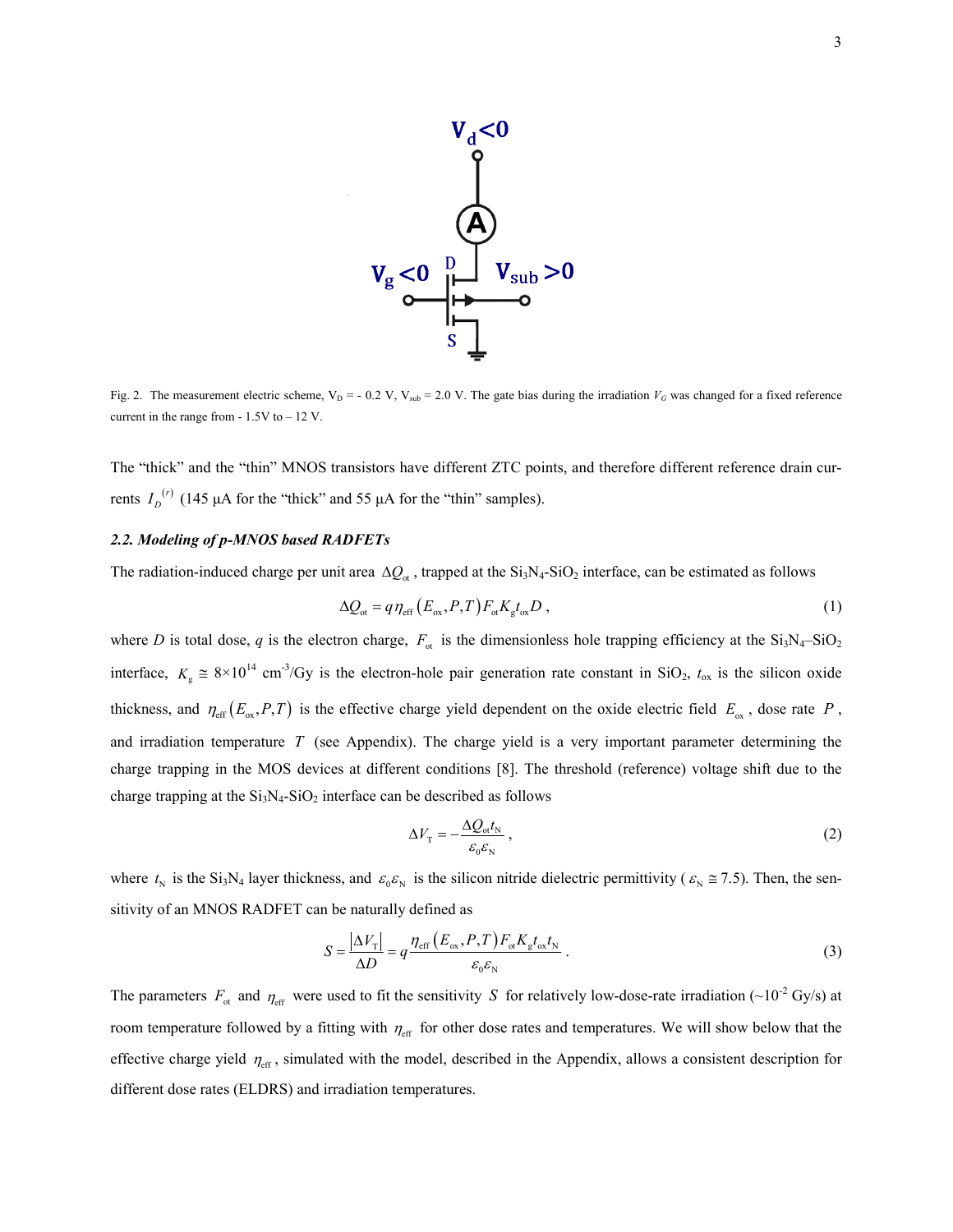#### *2.3. Calibration tests of the dosimeters*

The calibration tests were performed at the different dose rates and irradiation temperatures. Some results of the calibration measurements are shown in Fig. 3. All the curves exhibit approximately linear (more precisely, slightly sublinear) dose behavior without noticeable saturation in the working range of doses determined by the operation range of the output threshold voltage. Presented results show a pronounced enhancement of the charge trapping sensitivity at the low dose rates (ELDRS) [9]. We attributed such behavior to the dependence of the charge yield on dose rate. The physical model of this effect has been developed and validated in a series of the works [10, 11, 12, 13]. A synopsis of this model is presented in the Appendix.



Fig. 3. Comparison of the experimental (points) and simulated (lines) dose dependencies of the threshold voltage shift at different dose rates  $P = 1$  Gy/s (circles) and  $P = 0.01$  Gy/s (squares) for the "thick" (a) and "thin" (b) devices, irradiated at room temperature T = +25 <sup>o</sup>C.

Using Eqs. 1 - 3 and A1 - A3, we fitted the parameters of the radiation model, taking into account the real geometric sizes of the samples. Comparison of measurements and simulations in Fig. 3 shows a good agreement between the charge yield model predictions and experimental results at different dose rates. The radiation parameters of the model are listed in Table A1 of the Appendix.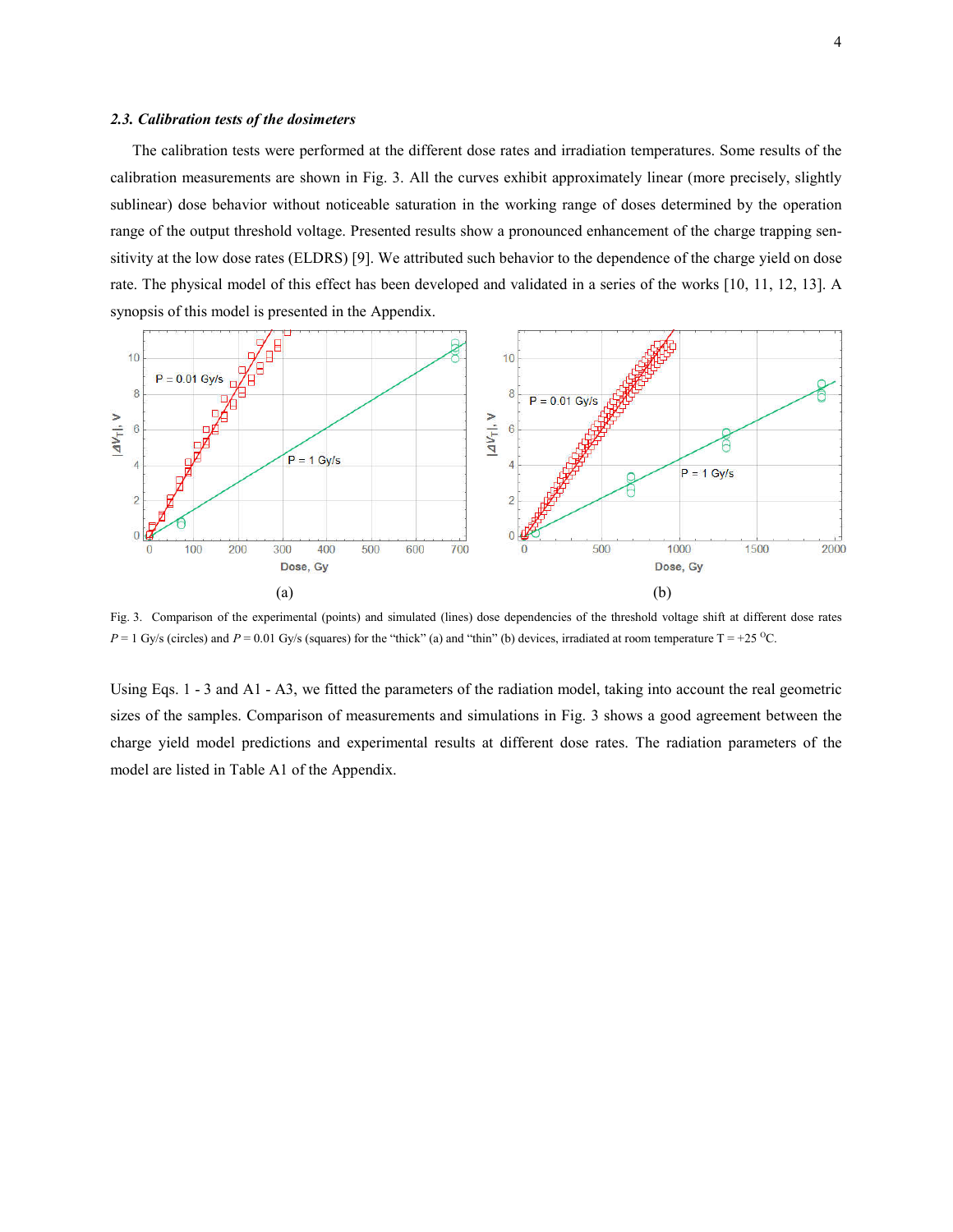#### *2.4. Electric characterization before irradiation*

The I-V characteristics for all samples prior irradiation were measured at three different temperatures  $(-40^{\circ}C,$  $0^{\circ}$ C, +50 $^{\circ}$ C). The electric characterization of the transistors was carried out on the basis of the MOSFET model [14]. Figure 4 shows a comparison between experimental and simulated results.



Fig. 4 Experimental (tokens) and simulated (lines) I–V results at different temperatures for the "thick" (a) and "thin" devices (b). The parameters fitted in the characterization were used further for the simulation of dose dependencies.

The input and fitted parameters of the unirradiated transistors are listed in Table I.

| Devices\parameters | $t_{\rm N}$ , nm | $t_{\rm ox}$ , nm | W/L | Channel hole mobility<br>$\mu_0$ , cm <sup>2</sup> /V s<br>(fitted) | $\alpha$ , mV/K<br>(fitted) | $V_{\text{T0}}$ , V<br>(fitted) |
|--------------------|------------------|-------------------|-----|---------------------------------------------------------------------|-----------------------------|---------------------------------|
| "Thick" devices    | 150              | 500               | 580 | 320                                                                 | 3.5                         | 0.2                             |
| "Thin" devices     | 150              | 150               | 150 | 350                                                                 | 2.0                         | $-0.2$                          |

*Table I. Electrical model parameters*

The geometric sizes ( $t_N, t_\alpha, W/L$ ) were known from the technical characteristics of the test structures. The temperature dependence of the threshold voltage of the p-MOSFETs in the range 200-400K can be described with the temperature coefficient  $\alpha$  as follows

$$
V_{\rm T}(T) = V_{\rm T0} + \alpha (T - T_0), \tag{4}
$$

where  $T_0$  is the reference temperature which was set to be equal to 300 K. The temperature dependence of the channel hole mobility  $\mu_0(T)$  in strong inversion is mainly determined by the phonon scattering and can be simulated as follows  $\mu_0(T) = \mu_0 \left(\frac{T_0}{T_0}\right)^{3/2}$ , (5) follows

$$
\mu_0(T) = \mu_0 \left(\frac{T_0}{T}\right)^{3/2},\tag{5}
$$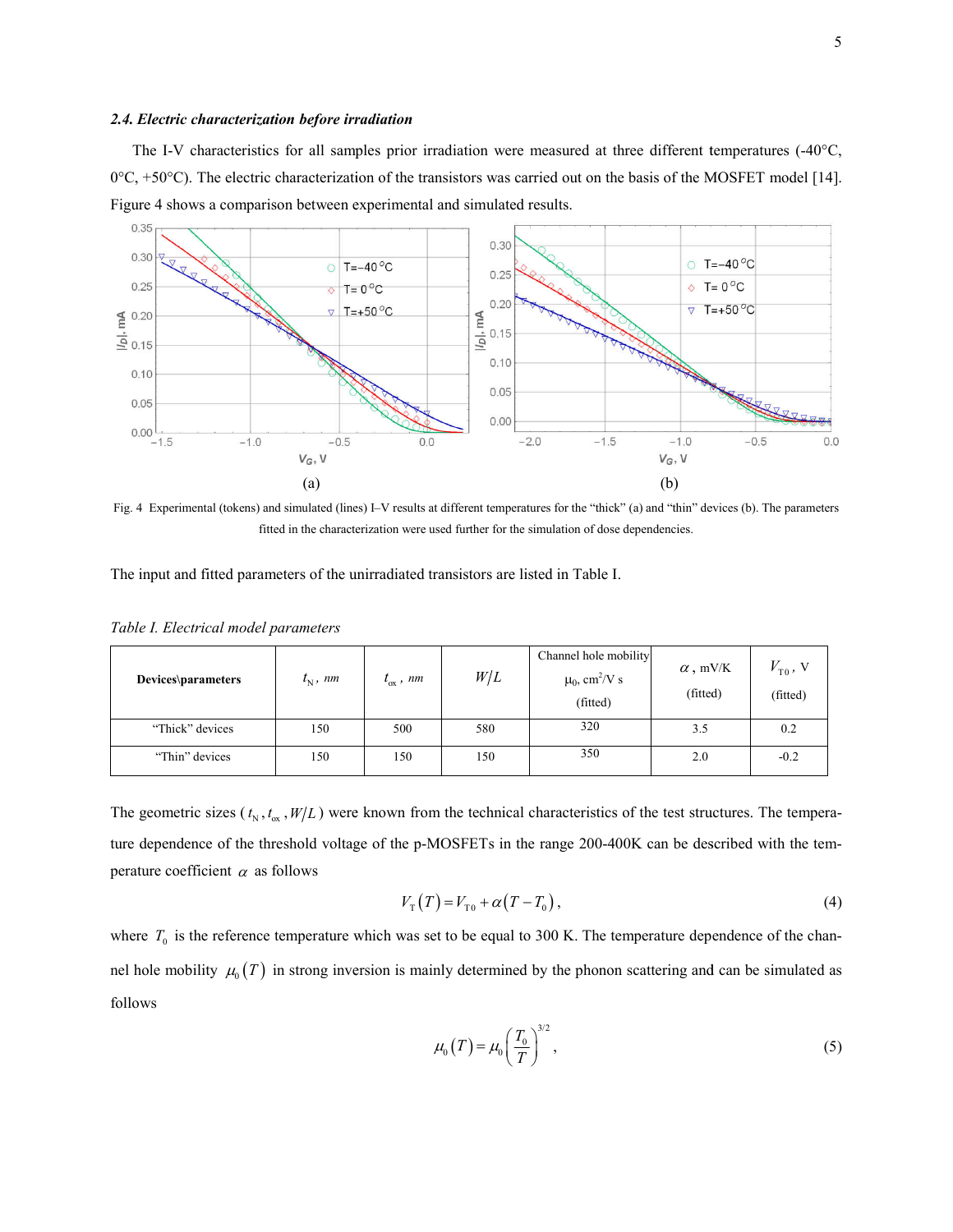where  $\mu_0$  is the mobility at the reference temperature. The fitted parameters of the electrical model ( $\alpha$ ,  $V_{T0}$  and  $\mu_0$ ) were assumed to be dose-independent and were then used for simulation of the irradiated devices.

#### 3. Simulation of I-V characteristics at different temperatures and doses

The I-V curves measured for different total doses in the devices irradiated with a dose rate of  $1.9\times10^{-2}$  Gy/s at the elevated and low temperatures are shown in Fig. 5. The shifts of the I-V curves were simulated for different doses with the model parameters, presented in Table A1.



Fig. 5. Comparison of experimental (points) and simulated (lines) I-V curves in the "thick" devices  $(t_{\alpha} = 500 \text{ nm})$  for the elevated (a)  $T = +60^{\circ}\text{C}$ and for the low (b)  $T = -40^{\circ}$ C temperatures,  $P = 1.9 \times 10^{-2}$  Gy/s. The ZTC current is marked by the dashed lines.

The transconductance at the large gate overdrive biases was approximately dose-independent. dependent. The change in the shape of the I-V curves in the weak inversion and in the subthreshold regimes is due to the radiation-induced interface trap buildup.

The values of the effective charge yield  $\eta_{\rm eff}$  were found for each experimental I-V curve. Figure 6a shows the dose dependencies of the effective charge yield values  $\eta_{\text{eff}}$  fitted from the results in Fig.5.



Fig. 6. (a) The effective charge yield *η*<sub>eff</sub> fitted from results in Fig. 5 as functions of a dose at three different temperatures, the dashed lines marked the simulation results; (b) the temperature dependence of  $\eta_{\text{eff}}$  simulated with (A1-A3) for  $P = 1.9 \times 10^{-2}$  Gy/s.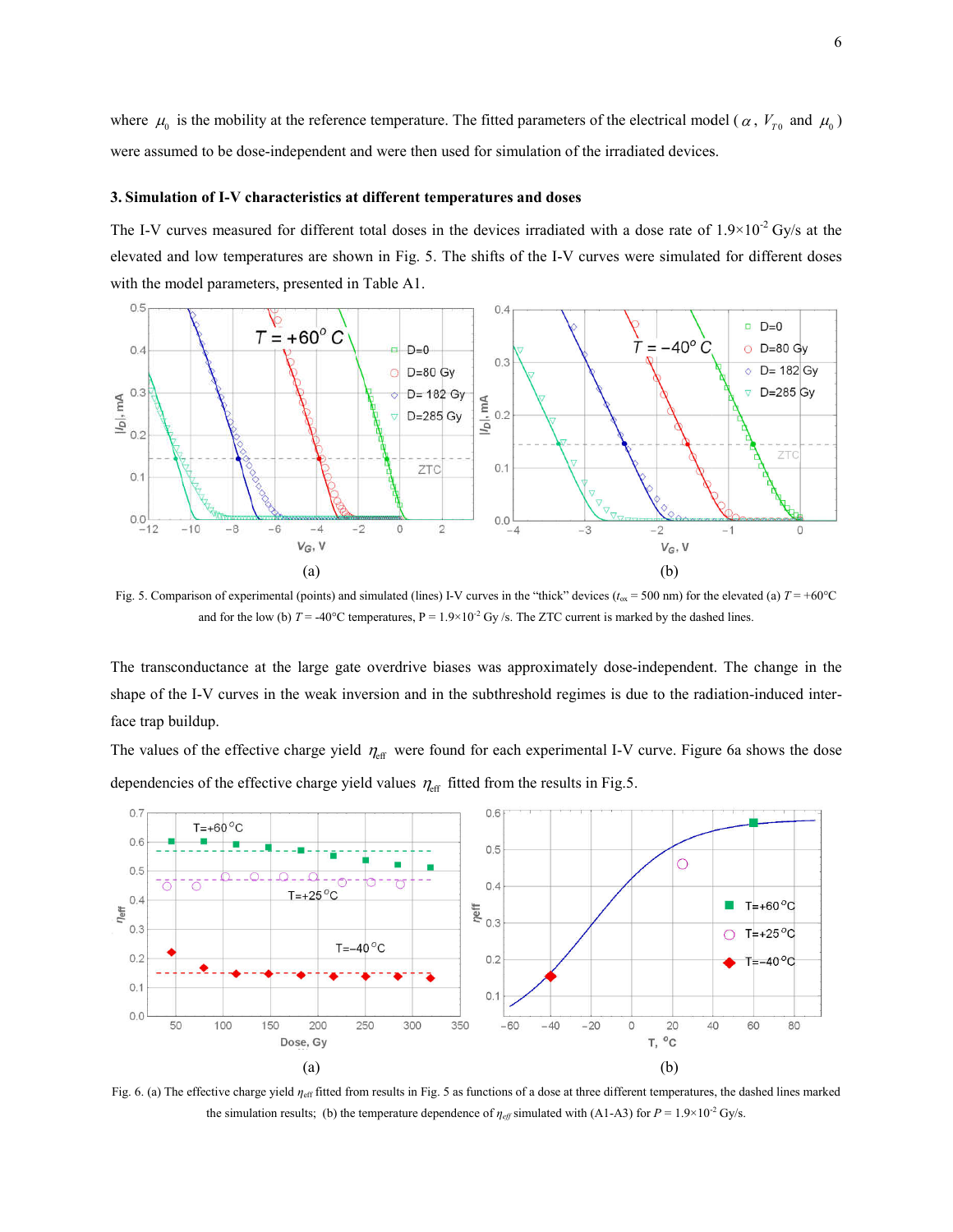The charge yield  $\eta_{\text{eff}}$  practically does not depend on dose, but strongly depends on the irradiation temperature in full consistency with the charge yield model, described in the Appendix. The comparison between the simulation and the experimental points at different irradiation temperatures is shown in Fig. 6b.

Fig. 7a shows the dose dependencies of the charge yield fitted for different dose rates, which explicitly exhibit the Fig. 7a shows the dose dependencies of the charge yield fitted for different dose rates, which explicitly exhibit the ELDRS effect. Fig. 7b presents a comparison of the theoretical dependence of  $\eta_{\text{eff}}$  on the dose rat (A1)-(A3) ) and the values obtained from the experimental data.



Fig. 7. (a) The effective charge yield *η<sub>eff</sub>* in the "thick" (500 nm) devices as functions of dose with different dose rates; (b) comparison between experiment and simulation for  $T = +60^{\circ}\text{C}$  (filled tokens and solid line) and  $T = +25^{\circ}\text{C}$  (blank tokens and dashed line).

Similar electric and radiation characterization was performed for the "thin"  $(t_{ox} = 150 \text{ nm})$  devices. Fig. 8 shows the experimental and simulated charge yield  $\eta_{\text{eff}}$  in the "thin" devices irradiated with a dose rate  $\sim 2 \times 10^{-2}$  Gy/s at different temperatures.



Fig. 8. The effective charge yield  $\eta_{\text{eff}}$  in the "thin" (150 nm) devices as functions of dose under irradiation with a dose rate  $1.9 \times 10^{-2}$  Gy/s at different temperatures; (b) comparison between the experiments and simulation.

Finally, Fig. 9 shows the experimental and the simulated charge yield in the "thin" devices irradiated at  $T=+60^{\circ}C$ with different dose rates.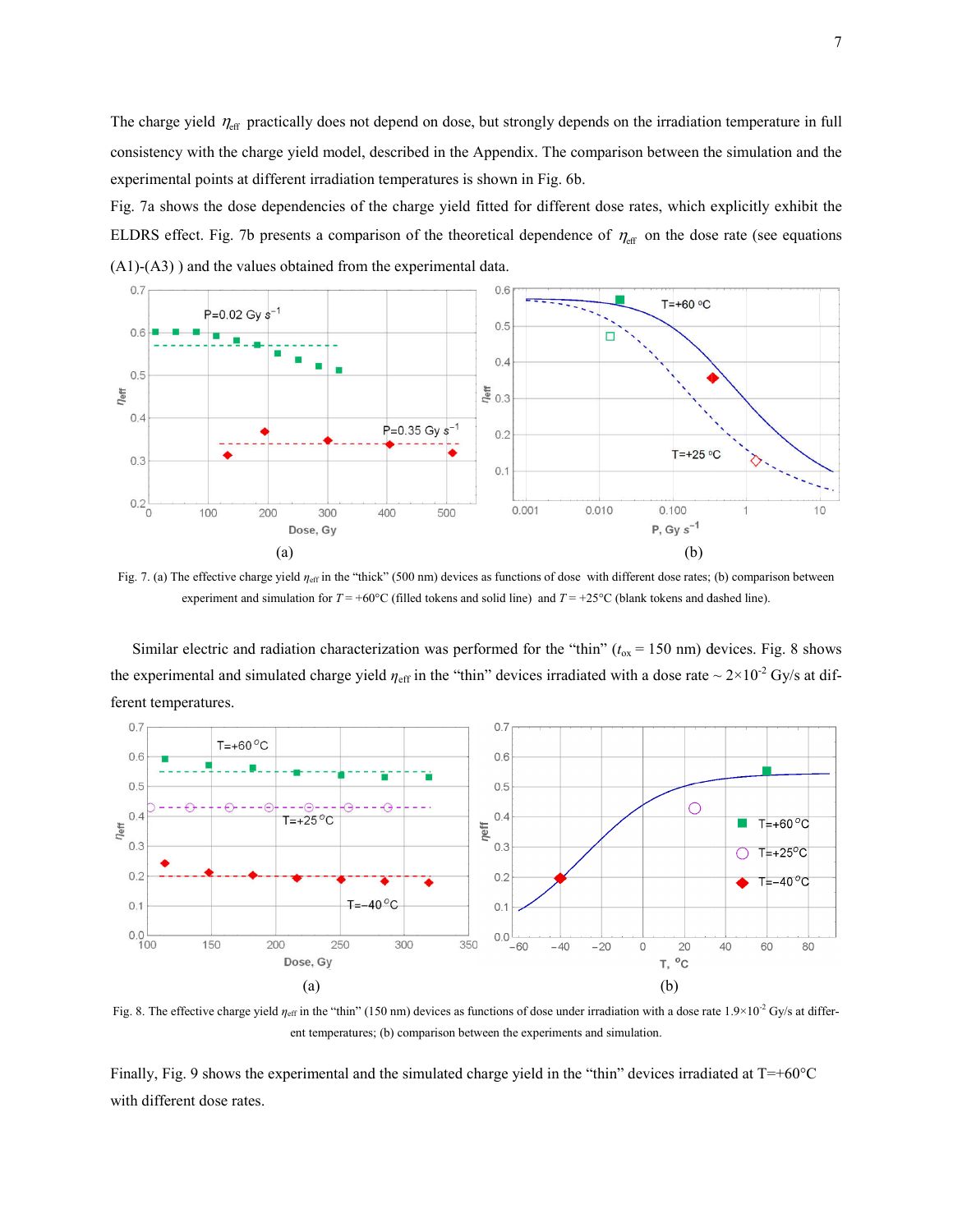

Fig. 9. The effective charge yield  $\eta_{\text{eff}}$  in the "thin" (150 nm) devices as functions of dose for irradiation at  $T = +60^{\circ}\text{C}$  with different dose rates; (b) comparison between the experiments and simulation for  $T = +60^{\circ}$ C (filled tokens and solid lines) and  $T = +25^{\circ}$ C (blank tokens and dashed lines).

The devices of both types exhibit at elevated temperatures  $(T= +60^{\circ}C)$  and relatively low dose rates  $(P = 1.9 \times 10^{-2} \text{°Gy/s})$  a noticeable decrease of the formally fitted  $\eta_{\text{eff}}$  as the dose increases. We associate this effect with an annealing process which has not yet been taken into account in our simulations. We found, that the annealing ("fading" of the dosimeters) during irradiation in our devices has a form of an approximately logarithmic temporal dependence [15]. This issue requires further experimental and theoretical investigations. fitted  $\eta_{\text{eff}}$  as the dose increases. We associate this effect<br>account in our simulations. We found, that the annealing<br>es has a form of an approximately logarithmic temporal<br>d theoretical investigations.<br>racteristics

# 4. Summary

This paper provides a detailed investigation of electrical characteristics of the stacked p p-MNOS transistors irradiated with the different dose rates at different temperatures. We have provided a convincing experimental evidence of the ELDRS effects in the thick oxides of the p-MNOS based RADFETs. This is critically important since the ELDRS effects cause an extremely unwanted sensitivity of the dosimeters to the variable dose rates in space. It was shown that the proposed model can describe both qualitatively and semi-quantitatively the observed dependencies of the dosimeter sensitivity S on dose rate and irradiation temperature. This allows correcting the p-MNOS based dosimeter indications based on a preliminary characterization of the p-MNOS transistor MNOS transistor. We believe that the results presented may be more or less common to a wide class of the field-effect-transistor-based sensors including new emergent devices [16, 17].

# Appendix: Modeling ELDRS in the thick oxides

cluding new emergent devices [16, 17].<br>Appendix: Modeling ELDRS in the thick oxides<br>The enhanced low dose rate sensitivity is often associated only with bipolar devices. We have been assuming in [10, 11] that the ELDRS is a general property of the thick amorphous insulators with low internal electric field. We also 11] that the ELDRS is a general property of the thick amorphous insulators with low internal electric field. We also<br>supposed that the ELDRS effects may also occur in the thick isolation oxides of the MOS devices. In parti enhanced trap-assisted electron-hole recombination at relatively high dose rates may result in reducing of the effec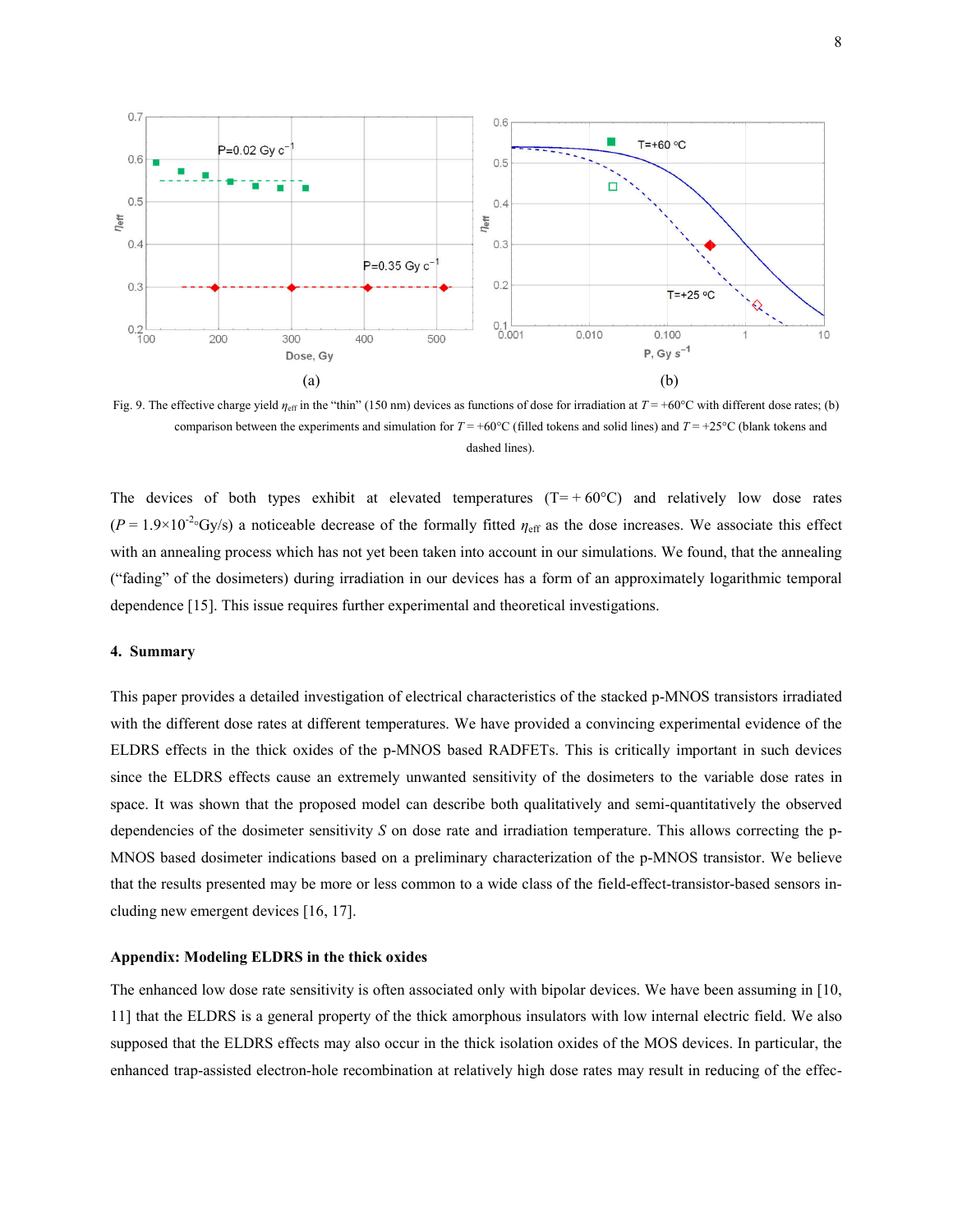tive charge yield in the thick oxides. It was found, that the effective charge yield  $\eta_{\text{eff}}$ , limited by recombination between the mobile electrons and the holes, localized at shallow bulk traps, can be described as a follows

$$
\eta_{\text{eff}}(P, T, t_{\text{ox}}, E_{\text{ox}}) = \eta(E_{\text{ox}}) \frac{(1+4f)^{1/2}-1}{2f}, \qquad (A1)
$$

$$
f(E_{\alpha x}, P, T) \approx \frac{q t_{\alpha x}^2}{6 \varepsilon_{\alpha x} \varepsilon_0 \mu_p E_{\alpha x}^2} \eta(E_{\alpha x}) K_{g} P \exp\left(\frac{\varepsilon_{p}}{k_{B} T}\right),
$$
(A2)

where  $\mu_{\rm p}$  is the hole mobility in the SiO<sub>2</sub>, *T* is the irradiation temperature,  $k_{\rm B}$  is the Boltzmann constant. The highfield part of the charge yield dependence  $\eta(E_{\alpha})$  is normally interpolated by a monotonically increasing function of the internal electric field  $E_{ox}$  [18, 19]

$$
\eta(E_{\text{ox}}) = \eta_0 + \frac{E_{\text{ox}}/E_0}{1 + E_{\text{ox}}/E_0} (1 - \eta_0),
$$
\n(A3)

where  $\eta_0$  and  $E_0$  are the fitting constants, parameterizing a high-field region (when  $f \ll 1$ ) of the experimental dependence. The temperature dependence of  $\eta_{\text{eff}}$  is determined by the effective energy depth of the shallow hole traps in the bulk oxide  $\varepsilon_p$  (see Fig. 1A [20]).



Fig. A1. Mechanism of electron-hole recombination through the hole levels localized near the valence band edge of the SiO2. All parameters of the model used for simulations are presented in Table A1. In fact, only  $E_{ox}$  and  $F_{ot}$  were varied as fitting parameters in Table A1. The basic physical parameter that determines the temperature dependence of the charge yield experimentally found in [11] ( $\varepsilon_p \approx 0.39$  eV) has been successfully used to describe radiation-induced degradation in different devices [10-13, 20].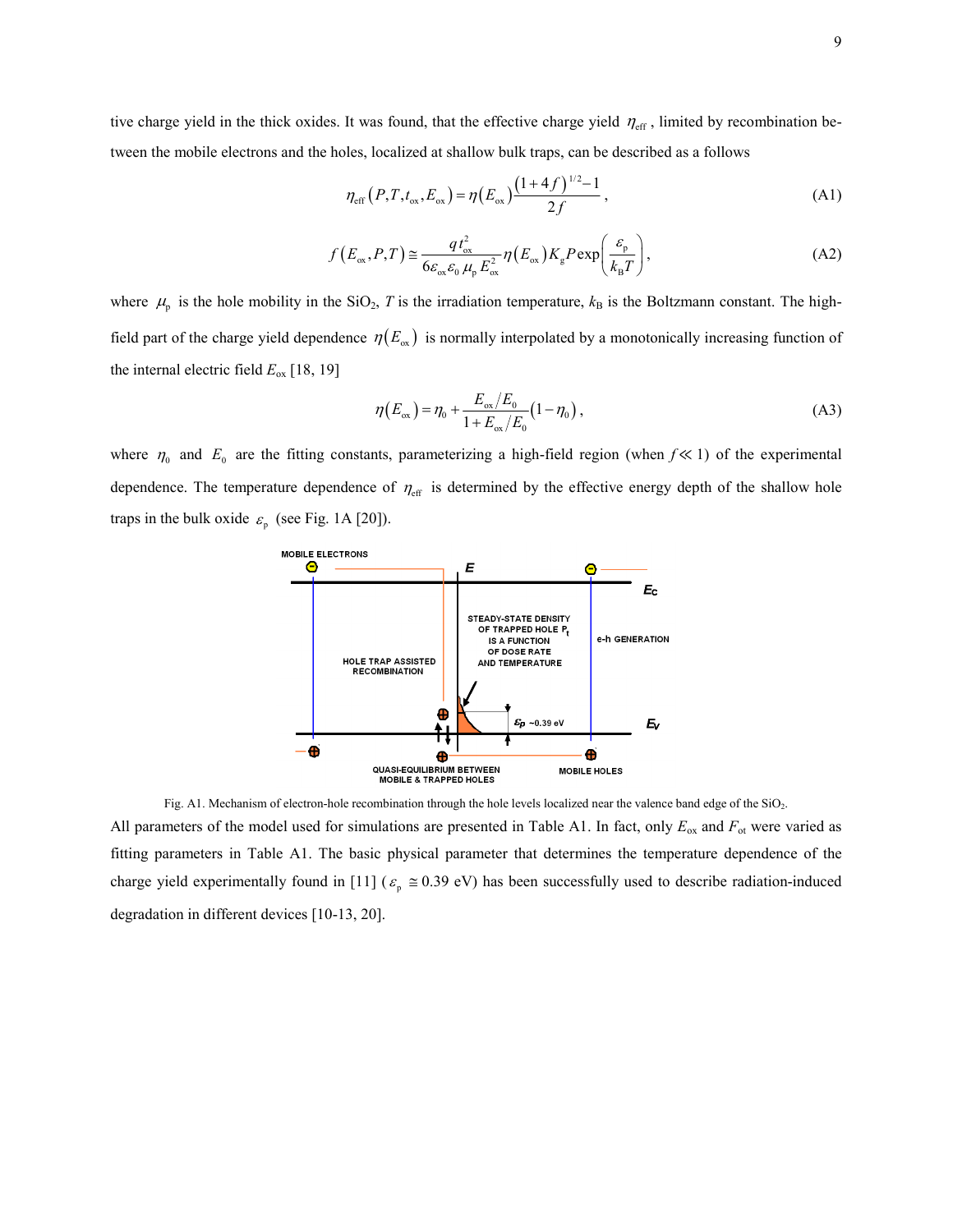*Table A1. Radiation model parameters*

|                    | $F_{\text{ot}}$ | $E_{\rm ox}$ V/cm   | $\varepsilon_{\text{\tiny p}}$ , eV | $\eta_{0}$ | $E_0$ , V/cm        | the oxide hole<br>mobility cm <sup>2</sup> /(V s),<br>$\mu_{\rm p}$ |
|--------------------|-----------------|---------------------|-------------------------------------|------------|---------------------|---------------------------------------------------------------------|
| "Thick"<br>devices | 0.47            | $8\times10^4$       | 0.39                                | 0.52       | $4.5 \times 10^{5}$ | $10^{-5}$                                                           |
| "Thin"<br>devices  | 0.49            | $2.3 \times 10^{4}$ | 0.39                                | 0.52       | $4.5 \times 10^{5}$ | $10^{-5}$                                                           |

# Acknowledgment

This work was supported by the Competitiveness Program of the NRNU MEPHI, Russia.